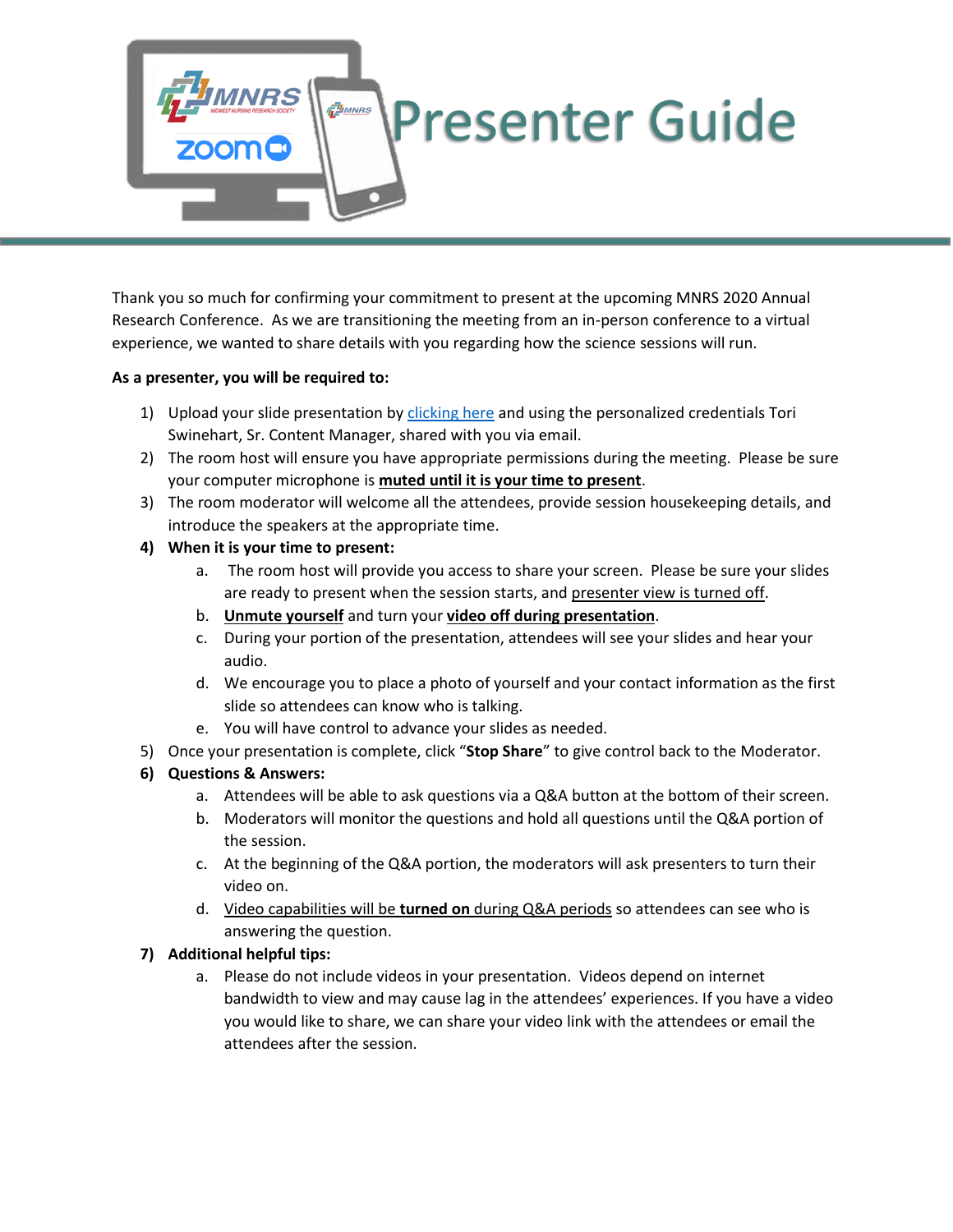- b. If you are unable to share your screen during your presentation, please advise the room host at the beginning of the session. Room host will share your presentation and give you access to advance the slides from the moderator's screen.
- c. Please be sure you are in full presentation mode of Power Point and you are not sharing the presenter screen with your notes and view of the next slide.

To access the full agenda, please reference the **online conference schedule**. If you have any questions or need assistance, please contact me or the MNRS Executive Office at [info@mnrs.org.](mailto:info@mnrs.org)

Again, thank you for your understanding and flexibility during this unprecedented global health issue. MNRS knows how vital your work is; the science needs to be shared, student work needs to be fostered, and nursing researchers need a place to share ideas, innovations, and methodologies.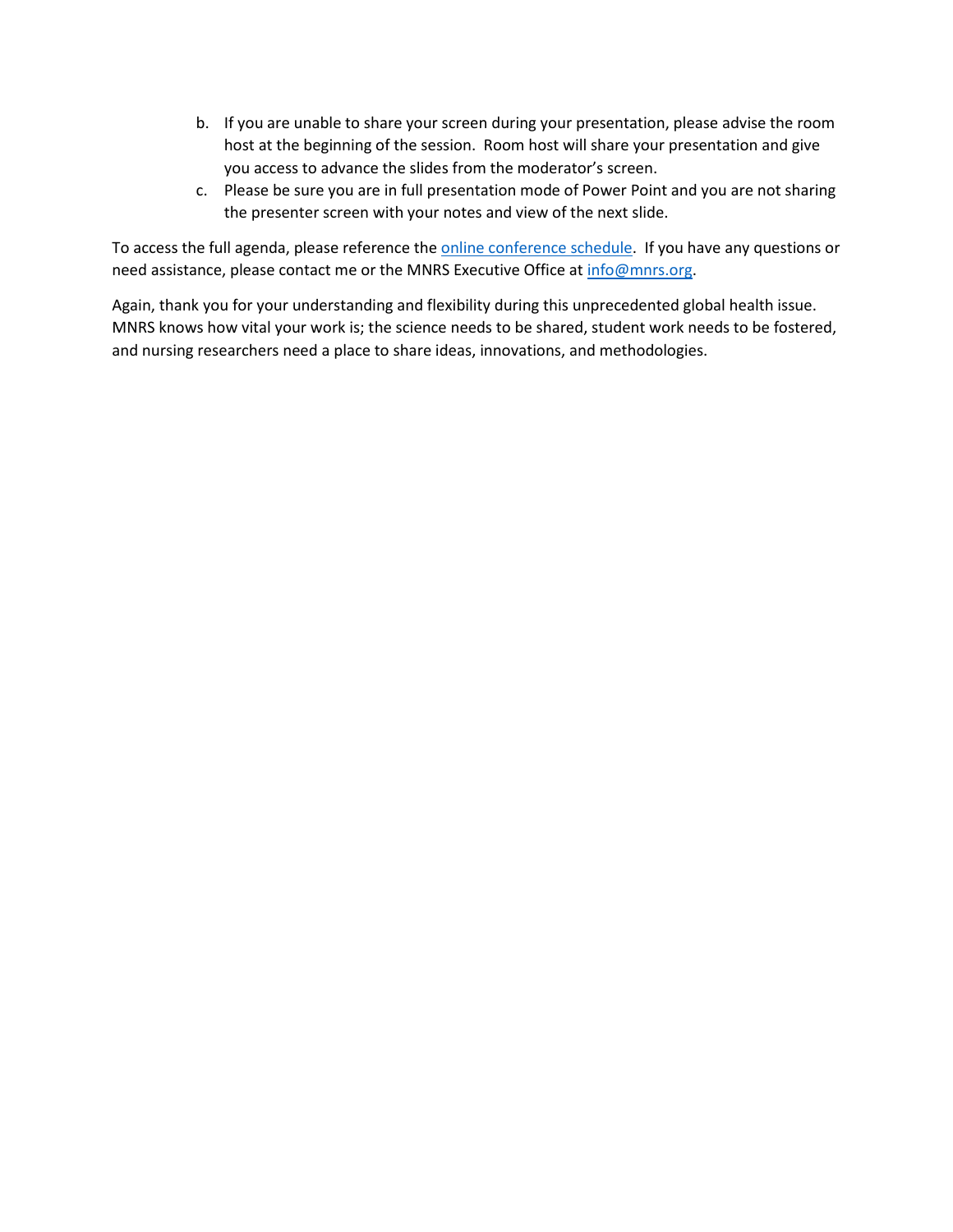

#### *Paper Presentations*

- A paper presentation is an oral presentation reserved for completed projects for which results are reported as part of the presentation.
- Each paper presentation will be a maximum of 12 minutes in length and will be followed by a brief question and answer period of approximately 3 minutes.
- Paper presenters will be introduced by the moderator and share their presentation using the share my screen feature. We encourage you to place a photo of yourself and your contact information as the first slide so attendees can know who is talking. During your portion of the presentation, attendees will see your slides and hear your audio. You will have control to advance your slides as needed.
- Video will be enabled during the Q&A period.

# *Poster Discussion Presentation*

- Poster Discussion sessions are made up of  $8 10$  poster presentations on a similar topic.
- Since we do not have the opportunity to showcase your physical poster within the poster discussion, we will adjust the format of the presentation slightly. You will be asked to upload a slide with a digital version of your poster and will have 3 minutes to introduce your work. This will happen during the first 30 minutes of the session.
- The remaining 60 minutes will include a moderated discussion. Please be prepared to share video during your answer.
- Poster Discussion presenters will be introduced by the moderator and share their slide using the share my screen feature. During your introduction of your slide, attendees will see your slides and hear your audio.
- Video will be enabled during the discussion and Q&A period of the session.

# *Postcard*

- Postcard Presentation sessions are made up of numerous presentations
- Each presenter will have a single electronic slide to give a 5-minute presentation of the key points.
- Discussion at the end of the session will be led by a moderator.
- This format is an excellent networking opportunity and opportunity to provide information on new methodology, recruitment methods, new/exciting research and implementation, or literature review findings.
- Postcard presenters will be introduced by the moderator and share their slide using the share my screen feature. During your presentation, attendees will see your slide and hear your audio.
- Video will be enabled during the discussion and Q&A period of the session.